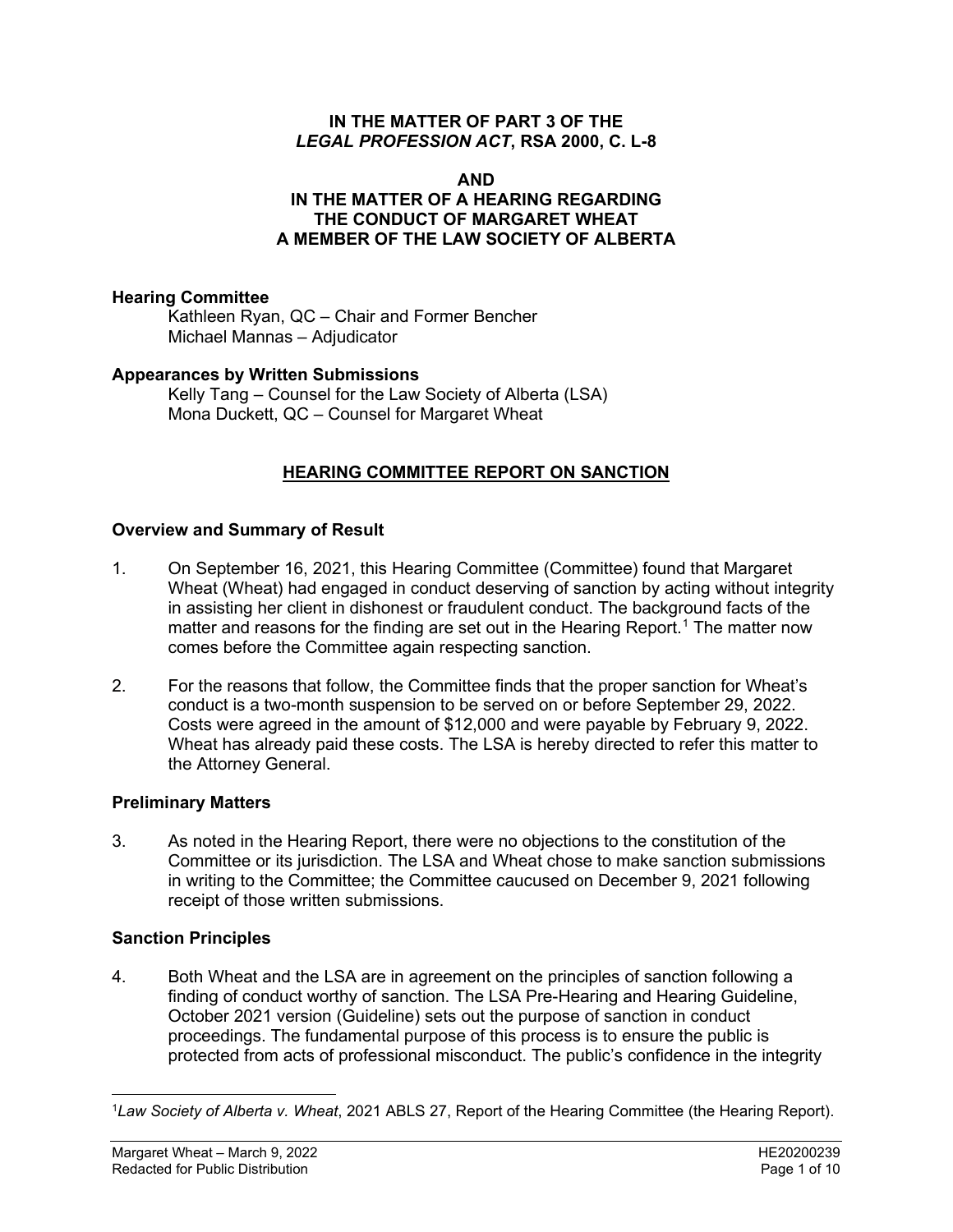of the profession is important. As noted in the Guideline, "the fundamental purposes are critical to the independence of the profession and the proper functioning of the administration of justice."

- 5. Other specific purposes of sanction include the following:
	- (a) Specific deterrence of the lawyer;
	- (b) Where appropriate to protect the public, preventing the lawyer from practicing law through disbarment or suspension;
	- (c) General deterrence of other lawyers;
	- (d) Ensuring the LSA can effectively govern its members; and
	- (e) Denunciation of the misconduct.
- 6. The options available to the Committee with respect to sanction include a range of remedies from reprimand through disbarment. Wheat's sanction must be purposeful, having regard to the factors above.
- 7. The submissions of the LSA and Wheat respecting sanction are reflected below.

#### **Submissions on Sanction - LSA**

8. The LSA seeks a one-year suspension and payment of costs. The LSA submits that the finding of Wheat's lack of integrity in facilitating an improper and dishonest scheme is serious, particularly in light of the public's need to have confidence in the profession's integrity. The LSA notes the Guideline provides the following respecting integrity:

> Integrity is the most important attribute of any lawyer. Lawyers must discharge all duties owed to clients, the Court, other members of the profession and the public with integrity. Integrity on the part of lawyers is essential to the effective operation of the legal system and the regulation of the legal profession.

- 9. The LSA asserts that the factors below are of particular concern in Wheat's conduct:
	- (a) Wheat's conduct constituted a risk to a member of the public and resulted in actual, serious, physical, financial and emotional harm to MM, the wife of Wheat's client;
	- (b) Wheat's conduct was intentionally dishonest and constitutes a risk to the reputation of the legal profession;
	- (c) Wheat's conduct impacted the ability of the legal system to function properly in the context of a divorce and matrimonial property claim;
	- (d) The harm to MM, to the profession, and to the administration was reasonably foreseeable to Wheat.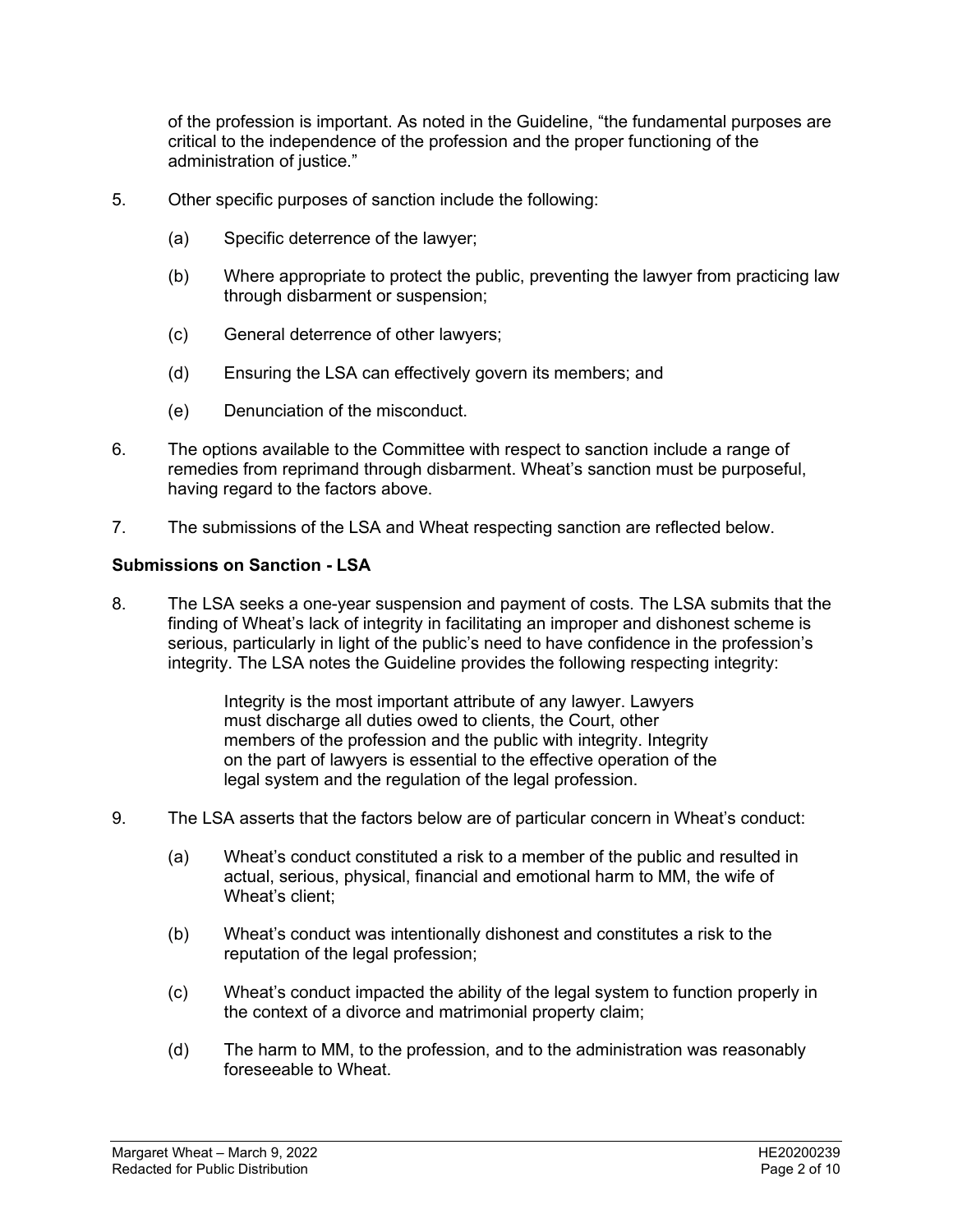- (e) Wheat has demonstrated no remorse nor has she apologized to MM. Accordingly, while not argued to be an aggravating factor, the LSA states the otherwise mitigating apology or remorse is absent here.
- 10. On the other hand, the LSA recognizes that Wheat has no record of discipline despite a very lengthy career in an area of law known for its sometimes contentious nature.
- 11. The LSA further notes that Wheat has tendered multiple character references, including in-person testimony at the hearing and letters. Despite the glowing nature of this evidence respecting Wheat's character and integrity, the LSA states this evidence is of limited value. Citing *Bolton v. Law Society* [1994] 1 W.L.R. 512 at paragraph 519, the LSA states that a lawyer will frequently be able to tender such evidence. The evidence, the LSA says, did not speak of Ms. Wheat's reputation beyond the legal community. The LSA states that the evidence must therefore be discounted.
- 12. The LSA cited multiple authorities in support of its submission for a twelve-month suspension. They are briefly summarized below. In *Law Society of Alberta* v. *Persad*, 2020 ABLS 27, the lawyer created a fake divorce document to show his girlfriend that he was divorced when he was not. He also impersonated his wife in text messages from a fake number to corroborate the false divorce story. There was a joint submission for a six-month suspension. Persad and the LSA agreed that the circumstances required a referral to the Attorney General.
- 13. In *Law Society of Alberta v. Torske*, 2016 ABLS 27, the lawyer became addicted to painkillers after an injury. The lawyer created a false prescription and forged a physician's signature to obtain prescription medication improperly. His employer, the Crown, discovered his conduct and reported him to the LSA. The lawyer was criminally convicted for his conduct and received a nine-month conditional sentence. The lawyer was suspended for eighteen months.
- 14. In *Law Society of Alberta v. Shustov*, 2014 ABLS 23, the lawyer fabricated a court order, made false statements to a client, misrepresented the status of the divorce to the client, and created a false divorce document and provided it to the client. The lawyer admitted guilt and was suspended for eight months. The matter was referred to the Attorney General. The lawyer was young and inexperienced, cooperated fully, showed significant remorse, and had support from his prior employer.
- 15. In *Guttman v. Law Society of Manitoba*, 2010 MBCA 66, the lawyer overstated his legal accounts and created fake bills to reduce his client's obligation to repay unemployment insurance. The lawyer was initially disbarred; however, the disciplinary committee rejected the lawyers' evidence of his circumstance without providing reasons for its rejection. On appeal, the Court of Appeal allowed evidence from a psychiatrist. Despite the lawyer's prior record of sanction, the disbarment was replaced with a one-year suspension on appeal and other directions, including repayment to the government agency. The Court of Appeal in that case agreed with counsel for the lawyer. The counsel was quoted at paragraph 76:

…Examples of cases in which suspensions have been imposed have been summarized by MacKenzie, and include cases where lawyers have participated in attempts to fabricate transactions and destroy documents, made false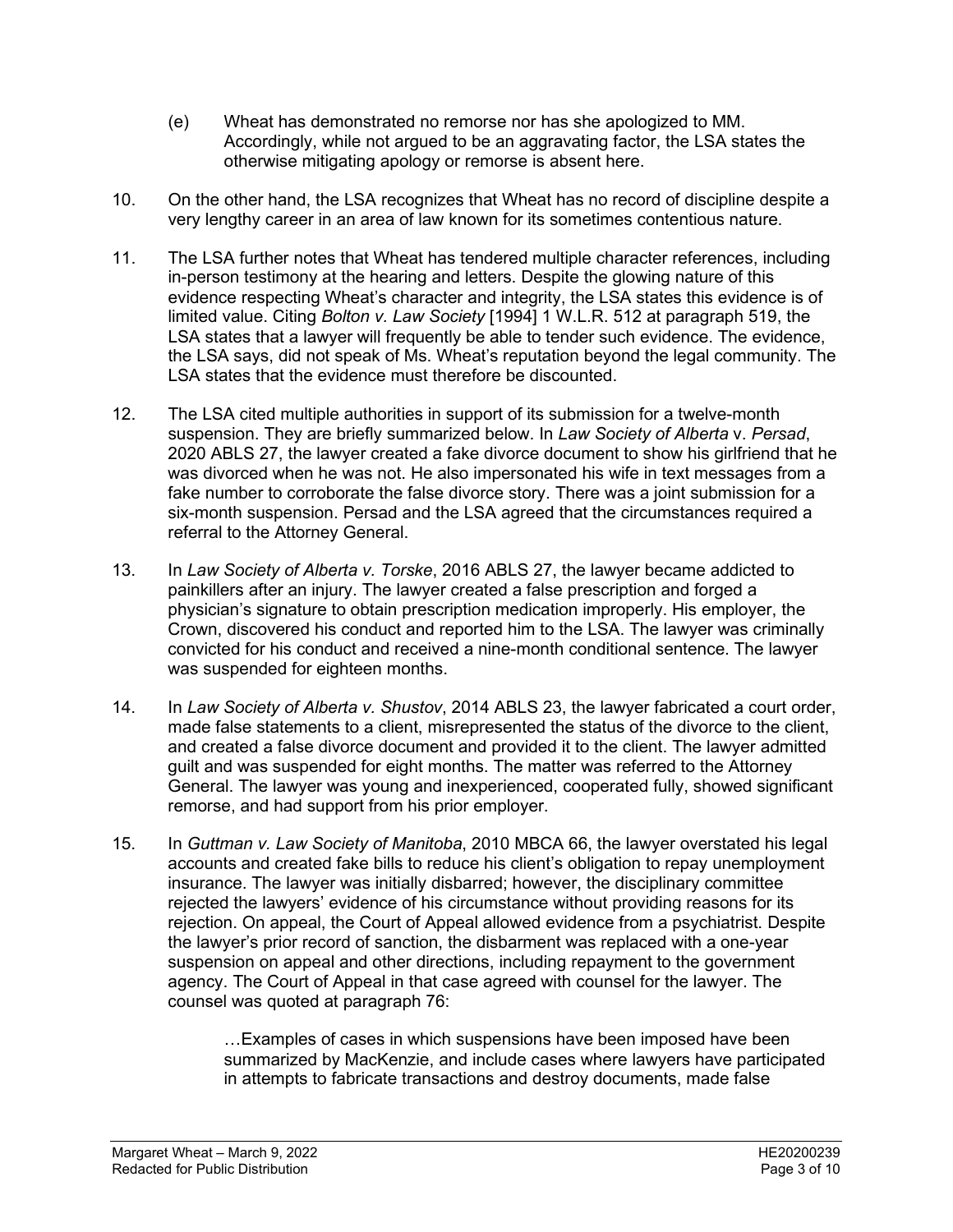submissions to courts and tribunals, falsified documents and lied to clients in attempts to cover up inaction, and uttered forged documents among other things.

- 16. In *Law Society of Alberta v. Woollard* [1996] L.S.D.D. No. 272, the lawyer fabricated court orders in a guardianship action, falsified documents, and went to the clerk's office to stamp them as though they had been filed. The hearing panel considered disbarment, but ultimately considered that a suspension was proper. The lawyer was suspended from practice for three years and the matter was referred to the Attorney General.
- 17. In *Law Society Saskatchewan v. Martens*, 2016 SKLSS 12, the junior lawyer failed to submit documents to the corporate registry on time and created a false letter and fax transmission sheet to make it appear as though the lawyer had filed the records when the lawyer had not. There was no loss suffered and the lawyer, although normally facing a suspension, undertook not to practice as a sole practitioner. The lawyer received a reprimand and costs.
- 18. In *Law Society of British Columbia v. Strandberg*, [2001] L.S.D.D. No. 36, the lawyer fabricated a court document and provided it to a client to cover up the status of work the lawyer had not undertaken. The lawyer subsequently admitted his guilt to a hearing committee and, noting that the lawyer was in a small community who assisted clients that would not otherwise have legal representation, the hearing panel held that the practice would be ruined by a suspension of more than a month, and that disadvantaged people in the community would be in need without his assistance. The panel ordered a suspension of one month.
- 19. Having regard to the following facts, the LSA seeks a one-year suspension:
	- (a) There was no admission of guilt;
	- (b) There was no joint submission on sanction;
	- (c) The misconduct occurred while discharging professional duties to a client;
	- (d) The conduct seriously harmed an unrepresented opposing litigant;
	- (e) Wheat is a senior lawyer with 40 years of experience.
- 20. The LSA also seeks a referral to the Minister of Justice on the basis that the evidence falls within sections 321 and 366 of the *Criminal Code of Canada*.
- 21. The LSA seeks costs in the amount of \$12,000.

#### **Submissions on Sanction – Wheat**

- 22. Wheat states that a fine or reprimand would be sufficient sanction; in the alternative, Wheat states that a short suspension of 14 to 30 days, together with a Notice to the Profession, can achieve the goals of sanctioning.
- 23. Wheat acknowledges her responsibility for costs. Wheat submits that she was cooperative with the conduct process, responsive to the regulator, admitted facts in advance of hearing, and acknowledged that her conduct was wrong. She focused her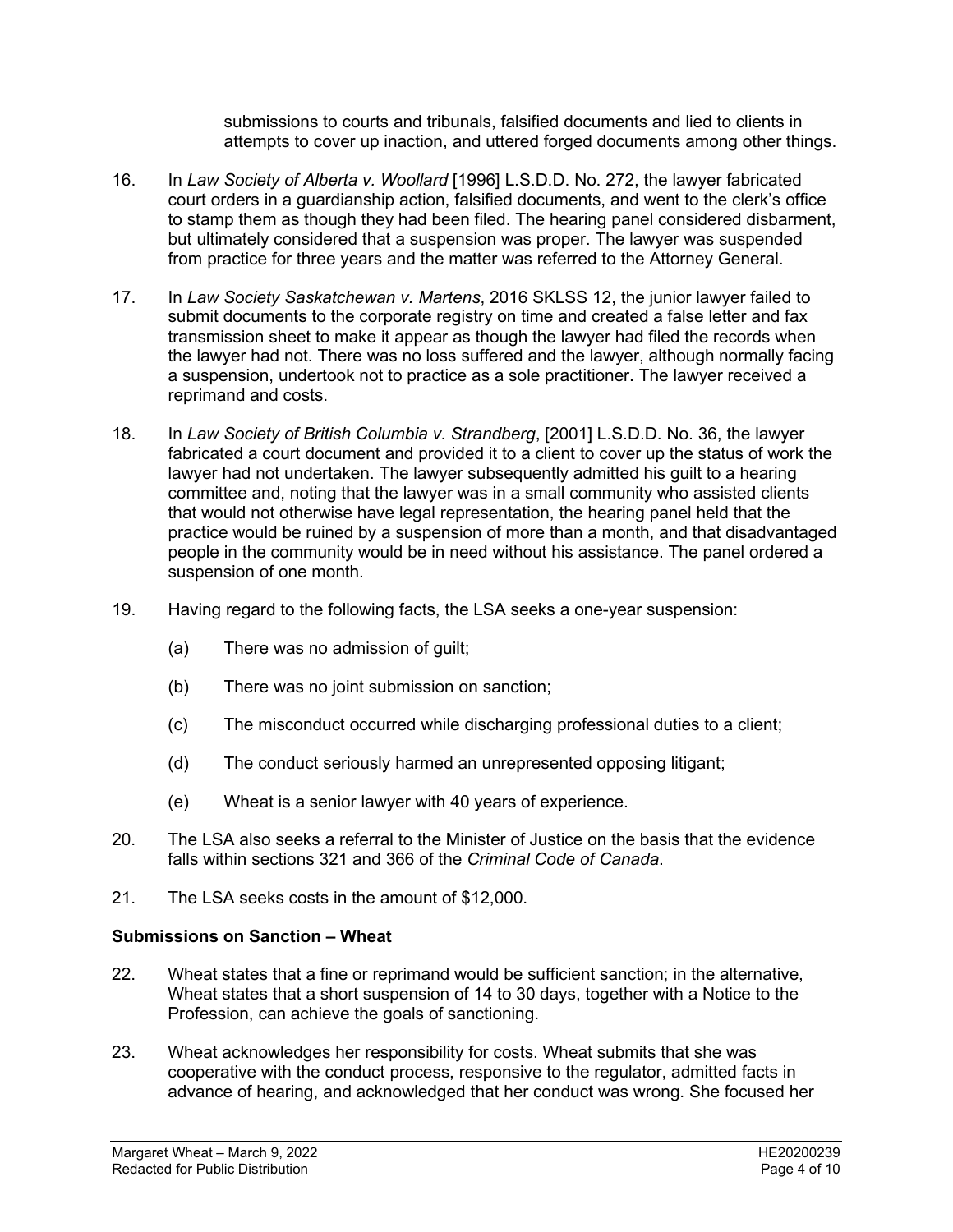issues at hearing on the question of her intent which she sought to explain. Wheat submits that the career facts which outline her personal and practice history and circumstances support her position on sanction. In addition to the multiple witnesses who gave evidence respecting her character at the hearing, Wheat tendered letters from three very senior lawyers in Alberta who are highly respected. Each of these lawyers, as noted above, speak in glowing terms of Wheat's character and integrity, long career of service, her ethical strength as a lawyer, and her competence in serving her clients and community.

- 24. In her submissions on sanction, Wheat states, as she did at hearing, that she expected the lease would be reviewed very quickly and that the use of land would be negotiated or reviewed in court in the context of the pending divorce. Wheat notes that MM, the complainant in this matter, received the lease along with divorce papers in April 2019.
- 25. Wheat states the public is adequately protected from the repetition of this misconduct and accordingly that is not a live issue. Wheat has acknowledged that she would not comply with such client instructions again. This process has been impactful on her personally and professionally. Wheat says that it is "profoundly impactful" on a lawyer's reputation to have had a finding that the lawyer acted without integrity. Wheat states she is at very low risk to reoffend.
- 26. Wheat states as follows respecting the factors which are to be considered on sanction:
	- (a) Risk to the public: Wheat states that there was no risk to the public at large from what she described as an invalid lease, but acknowledges that there was an express risk to the joint owner. Wheat denies that there was serious actual physical harm to MM.
	- (b) Risk to reputation to the profession: Wheat recognizes that "capitulating to the unethical request of a client risks harming the reputation of the profession." Wheat notes that "this case involves a single, spontaneous occurrence, for no personal gain, acknowledged after the fact to be wrong, by a lawyer of unusually high integrity, established over a 40 year career". Such conduct can be effectively addressed by a short suspension without impacting the reputation to the profession.
	- (c) Risk to the legal system: Wheat acknowledges the theoretical risk that the lease could have been registered at Land Titles; however, the commencement of the divorce and matrimonial property action resulted in engagement of lawyers immediately. Wheat denies that the lease impacted the ability of the legal system to function because, as the husband's counsel said, the document was ignored in the subsequent action and, further, no one tried to keep MM off the land.
	- (d) Breach of trust: Wheat states there is no breach of trust involved. She states there is no issue of governability with respect to this lawyer. She acknowledges that there was harm caused, but that it was caused in the context of a complex and emotional history of family conflict, both before and after these events. There was no evidence, Wheat states, that MM was removed from her home, nor that she was punched. Wheat says that although MM gave the impression that the lease document cost her a divorce, the divorce instructions and the breakdown of the marriage occurred before it was executed.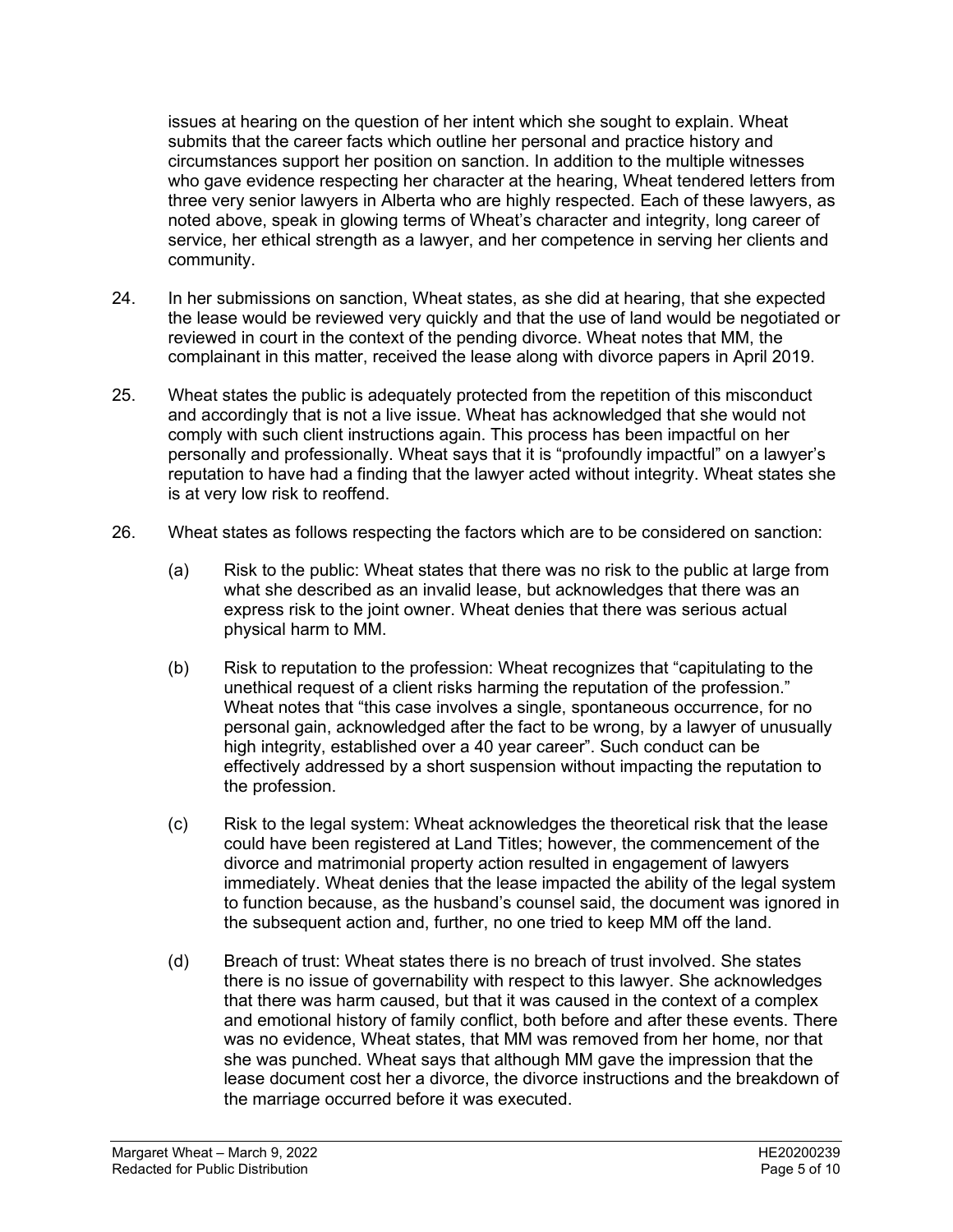- 27. Wheat acknowledges there was potential harm flowing from the misconduct; she states, however, that this occurred in the context of a disputed matrimonial property matter. Wheat says she took steps to mitigate reasonably foreseeable harm. Wheat argues that the lack of apology must be considered in light of the fact that a civil lawsuit followed the conduct and placed Wheat and MM in adversarial positions in which they were independently represented. Wheat had no occasion to communicate with MM other than the LSA hearing. Wheat states that although seniority can be an aggravating factor in sanctioning, Wheat's seniority should be viewed in context. A lawyer of any vintage should know they must not capitulate to a client's unethical instructions; however, Wheat recognized that her conduct was wrong and her seniority also shows a lengthy career without any prior discipline record.
- 28. In respect of the authorities on sanction, Wheat submits the following:
	- (a) The Committee is not bound by precedent. There is no presumptive sanction of a suspension for lack of integrity. The false swearing of an affidavit is one category of a significant integrity failure that has had mixed outcomes on sanction.
	- (b) In *Law Society of Alberta v. Gish*, [2006] L.S.D.D. No. 132, the lawyer practicing in a small community swore a false affidavit of execution on a mortgage financing which was then used without consent. The lawyer also improperly witnessed or commissioned three additional documents. The lawyer was eight years at the bar. Gish admitted the conduct was deserving of sanction. She had no prior discipline record and presented strong character evidence, including a letter from the mayor of the small city where she practiced. The lawyer received a \$10,000 fine.
	- (c) In *Law Society of Alberta v. Bittner*, [2002] L.S.D.D. No. 52, the junior lawyer witnessed a transfer of land and swore a false affidavit of execution saying he saw the signature in person when he had not. The lawyer believed that the spouse had signed but did not physically witness the signature. The husband had forged the wife's signature. Bittner received a fine of \$2500 and a reprimand.
	- (d) In *Law Society of Alberta v. Amantea*, 2020 ABLS 14, the lawyer falsely swore an affidavit of execution regarding quit claims where the lawyer did not personally witness signatures, but honestly believed the witness had signed the documents. The lawyer was also in a conflict of interest. The lawyer had no prior discipline record and was 40 years at the bar with good evidence of character, including from his law partner. He personally paid \$160,000 in restitution. The lawyer received a one-month suspension for what was submitted to be an isolated error in judgment. Of particular note was the lawyer's lengthy career with no personal benefit coming from the misconduct.
	- (e) In *Law Society of Alberta v. Geisterfer*, 2009 LSA 15, the lawyer received a fine for failing to comply with an undertaking and for continuing to act for a month after the lawyer became aware there was a forged letter in his file.
	- (f) In *Law Society of Alberta v. Bontorin,* 2021 ABLS 13, the lawyer was suspended for one week following a joint submission after failing to withdraw in the face of a conflict of interest on a joint client representation. The lawyer then continued to take instructions from one client knowing the other would object. The lawyer had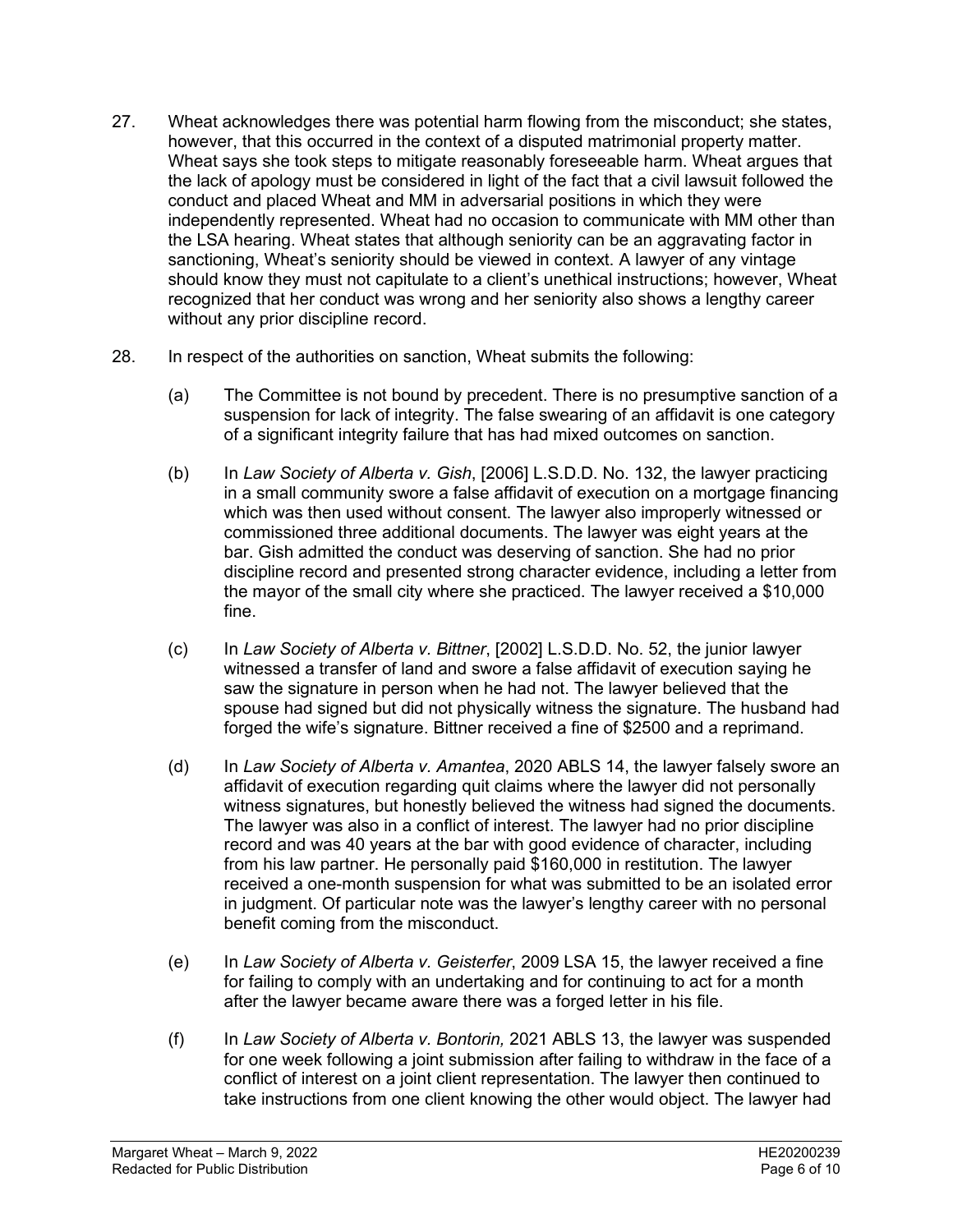remorse and cooperated with the LSA. She was experiencing a series of serious personal stressors during the events.

- (g) In *Law Society of Alberta v. Goldenberg*, [1999] L.S.D.D. No. 73, there was a sixmonth suspension for what Wheat's counsel rightly described as a "lengthy and calculated course of multiple deceptions." These included the creation of false documents, a false affidavit for a client, deceit after the uncovering of the false documents, and continued deceit with the LSA. The lawyer finally acknowledged this wrongdoing. He was 20 years at the bar, was under financial distress, and was otherwise of good character.
- 29. Wheat submits that the authorities put forward by the LSA are not analogous to the matter at hand. She states that *Persad* involved a scheme of fake phone numbers and impersonation and Persad was a Crown Prosecutor whose conduct also breached his prosecutorial oath. Wheat states that *Torske* likewise involved criminal conduct and the deceit was for personal gain to feed an addiction. Wheat states that *Shustov* involved chronic failures to a client over 18 months with repeated false promises, lies and preparation of a fake divorce judgment. *Guttman* involved a lawyer with a serious prior discipline history. The conduct involved deliberately lying to a government agency with intent to deprive it of funds.
- 30. Wheat further states that *Woollard* involved fake court orders and the sanction engages questions of public protection and deterrence. Wheat states that the hearing committee in *Martens* recognized that suspensions are generally warranted for falsifying documents, but ultimately accepted a joint submission of a reprimand. Wheat states that in *Strandberg*, a one-month suspension was appropriate for a lawyer who failed to serve a client over eleven months. Records had been changed and the client was misled. The lawyer had also lied repeatedly to the LSA.
- 31. Wheat states that in light of all of these authorities on close review, the imposition of a significant fine with a reprimand would be sufficient to meet the principles of sanction. In the alternative, Wheat states there is no basis to impose more than a short suspension, not exceeding thirty days.

# **Analysis and Decision on Sanction**

- 32. In our view, based on a review of the authorities above and the principles of sanction, a suspension is necessary. The Committee is particularly concerned that Wheat knowingly capitulated to a client's instructions that created the risk, both foreseeable and realized, of harm to MM. The harm to MM happened on multiple levels, including a serious altercation with her son, additional cost, and an escalation in a complicated matrimonial matter. Wheat was not duped by her client into changing the agreement; the husband did not forge a signature or mislead Wheat. Instead, Wheat assisted her client in creating a false agreement on its face for the purpose of improperly achieving the ends of her client. For a collaborative lawyer, the direct results of Wheat's conduct undermined the collaborative process. Neither a fine nor reprimand will achieve the principles of sanction.
- 33. We are not persuaded, however, that the authorities demonstrate that a very lengthy suspension is warranted here. We find these authorities, particularly those where a lawyer engaged in misconduct for the lawyer's own advancement or to cover the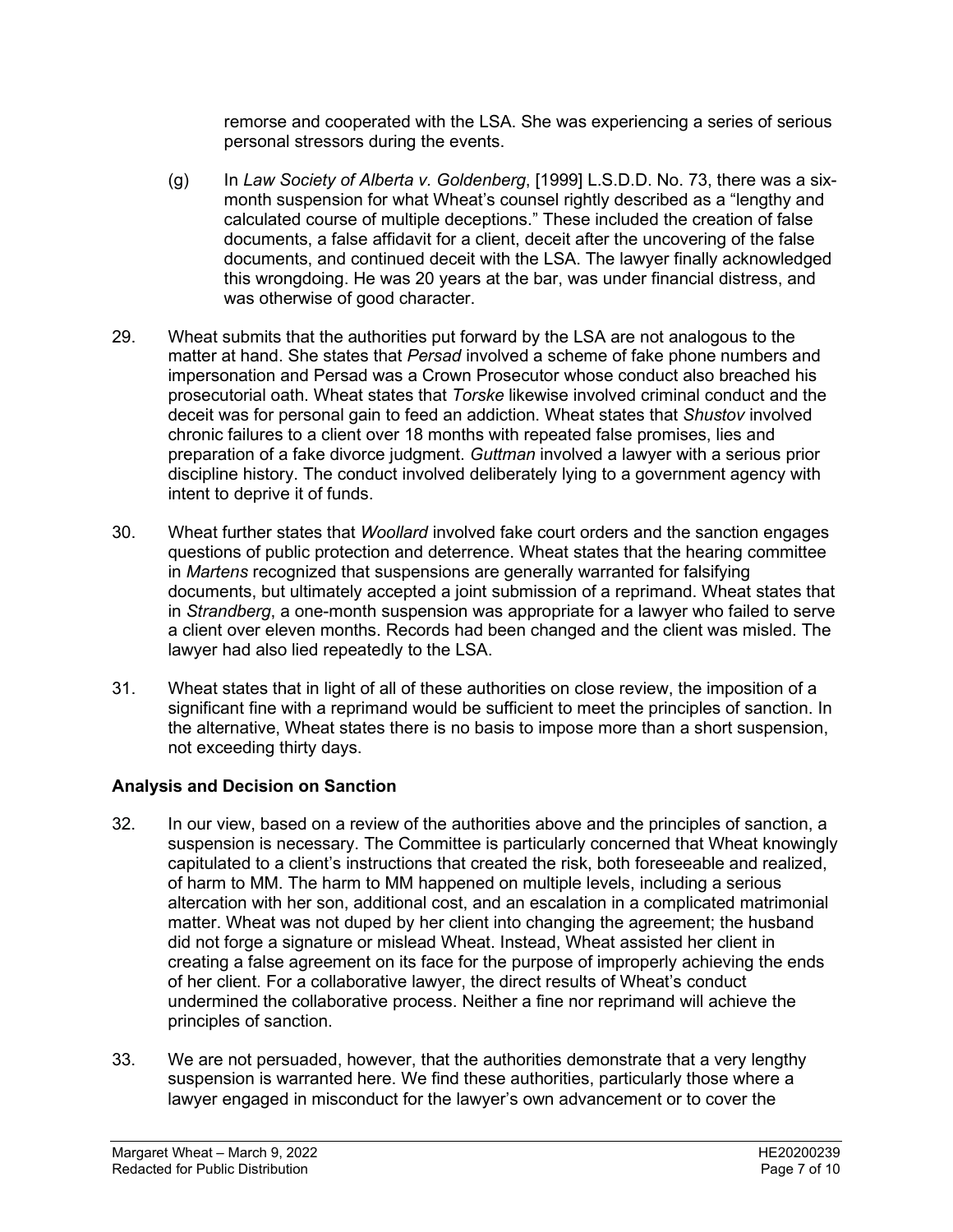lawyer's mistakes, are not analogous to this case. Wheat did not engage in this conduct for her own benefit.

- 34. We largely agree with Wheat's counsel's submission that Wheat's conduct was a single occurrence for no personal gain, urged upon her by her client, which conduct was acknowledged to be wrong. We are not concerned, given Wheat's history, about the lack of community reference. We further agree that the evidence shows that Wheat is, other than this instance, a lawyer of high integrity and competence, both well established by a previously unblemished 40-year career. She serves an important role in providing legal services to the public in a small community in Alberta.
- 35. Wheat's lack of guilty plea is not an aggravating factor in sanction. Contesting a conduct citation does not justify the imposition of a more severe penalty. The fact that Wheat challenged the technical nature of the citation regarding intent does not alter this principle. Wheat recognized that her conduct was wrong. However, she took the position that the requisite element of intent could not be made out. Although the Committee did not agree with counsel's able submissions on the evidence, we cannot and should not find that contesting the citation should increase the penalty in this case.
- 36. An admission of guilt can be a mitigating factor, but the lack of it is not an aggravating factor. In support of this, we note the longstanding principles set out in *College of Physicians and Surgeons of Ontario v. Boodoosingh (H.C.J.)*, 1990 CanLII 6686 (ON SC), affirmed in *College of Physicians and Surgeons of Ontario v. Boodoosingh* 1993 CanLII 8655, and *College of Physicians and Surgeons of Ontario v. Gillen (Div. Ct.)*, 1990 CanLII 6710 (ON SC), affirmed in *College of Physicians and Surgeons of Ontario v. Gillen* 1993 CanLII 8641 (ON CA).
- 37. We are somewhat troubled by Wheat's continuing contention that she did not intend to engage in facilitating dishonest conduct on the part of her client. The evidence shows otherwise. In the context of the principles of sanction, it does create a residual concern that Wheat still does not fully grasp her role in this outcome. If litigation was indeed imminent, there was no need to create the lease, false on its face, to falsely show consent that Wheat knew did not exist. Likewise, although MM was served with divorce papers in April 2019, by this time, MM had uncovered the fact of the false lease and had already had a serious altercation with her son wherein he wrongly asserted entitlement to MM's jointly owned land.
- 38. The evidence showed that MM was unrepresented. Wheat's information from the husband and son was that this unrepresented litigant, MM, might also be suffering from a medical condition. This raises the additional risk that she could therefore be in a more vulnerable position. Although there could be imminent representation on behalf of MM, Wheat could have no assurance that this would happen quickly. Instead, Wheat was aware that the document may be used to, at least temporarily, deprive MM of her jointly owned land. Wheat knew all this when she capitulated to her client's improper request. Ultimately, MM stood up for herself and her rights, but the events could have ultimately unfolded in a very different way. As noted by the LSA, the lease was not formally set aside until 18 months after its execution.
- 39. It is neither in the public interest nor the profession's interest to, in any way, give retroactive license to a lawyer or a lawyer's client to short-circuit the legitimate processes available through Alberta law and the justice system to achieve one's ends.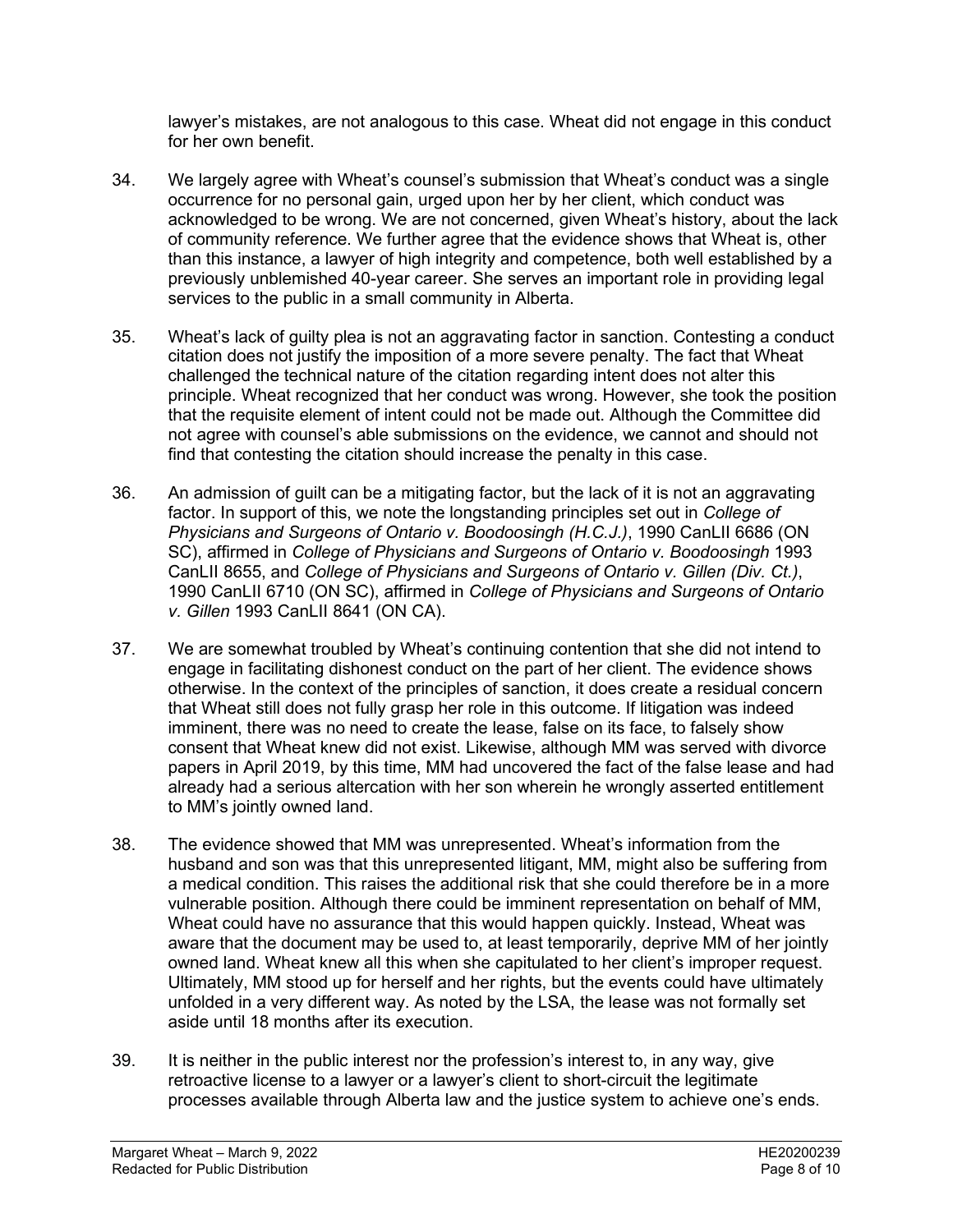We find that this conduct, in this context, and given the relevant authorities, has to be met with a suspension. This is necessary both for the protection of the public and as a matter of general deterrence so others are aware that facilitating improper efforts to bypass a spouse's agreement and consent on disposition of land jointly owned will be met with strong sanction by the lawyer's regulator.

- 40. This was not a case of innocent intent. This was a case where a husband, with full knowledge that he could not dispose of land in the absence of his wife's consent, instructed a lawyer to alter a draft lease to falsely represent such consent which was then executed with the lawyer herself as witness. The sanction necessary, on the particular facts of this case, goes beyond reprimand or fine.
- 41. Lawyers must uphold the law and they must be seen to be upholding the law. It would be a significant concern for the profession and public if a lawyer could assist a client to wrongly dispossess a land owner, a spouse, to gain an illegal advantage at the outset of a matrimonial property dispute. Even if Wheat considered litigation to be imminent, this conduct cannot be excused by reprimand or fine.
- 42. The evidence shows Wheat had thought on her client's objectives at length. She had considered multiple other options. The Committee accepts that, but for the client's insistence on her changing the documents, she would not have done so nor counselled it. That does not excuse her conduct; indeed as noted in the Hearing Report, that is exactly when the profession must prove its mettle. However, it does mean that it was a singular occurrence that, in the Committee's view, is unlikely to be repeated in future.
- 43. Further, although the Committee agrees that lawyers will often have letters of reference, lawyers in conduct proceedings rarely have this calibre of character reference. Those who stand by Wheat are individuals who are fully alive to the nature of Wheat's conduct and yet, knowing her for her usual professionalism, have not changed their high opinion. They know her to be of long-standing high character. We do not find that the lack of such references from the community is of significant issue because the nature of the character references and the history of this lawyer in her personal life and professional practice, unchallenged by the LSA, shows a person whose judgment and honour is ordinarily beyond repute. We accept this character evidence in its entirety.
- 44. It is a cautionary tale, however, that even the most honourable lawyers can, in some unfortunate circumstances, cross the line to an integrity breach. The public requires the profession to have a uniformly high code which cannot be compromised even in challenging circumstances.

# **Referral to Attorney General**

45. The LSA sought a referral under section 78 of the *Legal Profession Act*. Wheat did not make submissions opposed to such a referral. The *Criminal Code*, RSC [1985], c.C-46 at section 321 defines a false document as including a document that purports to be made by or on behalf of a person who did not make it or authorize it be made. MM did not authorize the lease nor consent to it. Nor did she consent to her husband making the agreement on her behalf. Wheat knowingly assisted her client in creating the false document and then witnessed its execution knowing that was false on its face.